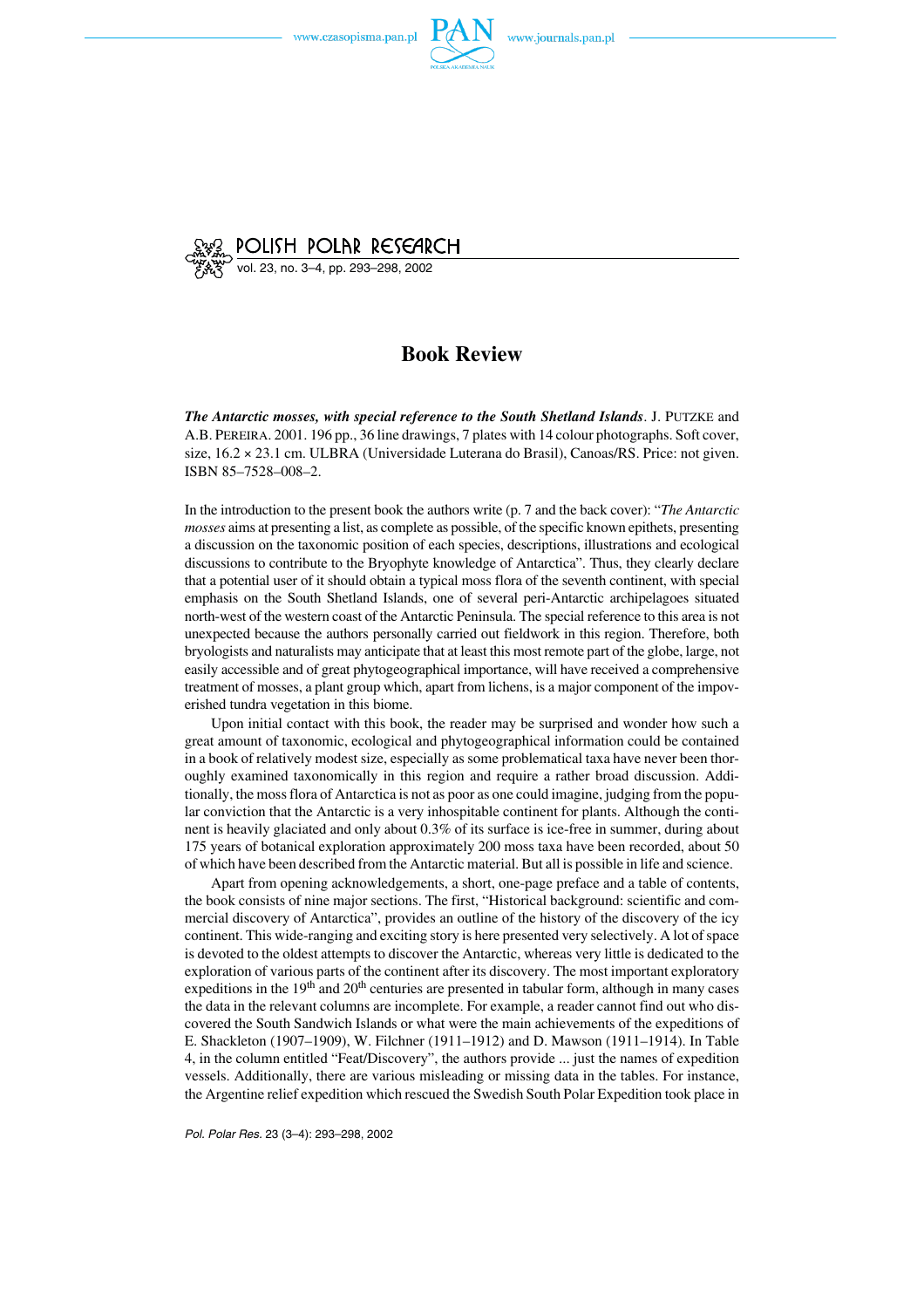

294 Ryszard Ochyra

1903, notin 1904 as given in the presentbook, and itwas commanded by Julían Irízar whose name is not mentioned in the appropriate column. Likewise, Luis Alberto Pardo Villalon is not mentioned as captain of the Chilean ship *Yelcho* which rescued men of E. Shackleton's famous expedition on the ship *Endurance* from Elephant Island. In Table 2 it is stated that G. Powell dis− covered the South Orkney Islands, but neither date (1821) nor his nationality (British) is pro− vided. When checking Table 4 one might assume that no important Antarctic voyage was orga− nized after 1931, although the British expeditions of J. R. Rymill on the ship *Penola* in 1934–1937 and the *Operation Tabarin* in 1943–1945 yielded a lot of scientifically important discoveries. The first section ends in an enumeration of the scientific stations in the South Shet− land Islands, especially on King George Island, while mentions of other scientific stations is re− duced to a single sentence. Of the continental stations only the ephemeral Greenpeace station on Ross Island is recorded and a number of truly scientifically important stations neglected.

In contrast to the first section, the second one, "History of the Antarctic botany", is very poor as regards subject matter. The authors cite only the first botanical paper by J. Torrey de− scribing a new *Usnea* and then in a single sentence they mention the activity of J. D. Hooker, who was the first professional botanist to work in the Antarctic. It is worth noting that neither the first bryological paper on Antarctic mosses, the famous *Musci antarctici* by J. D. Hooker and W. Wilson of 1844, nor another account of the mosses by these authors of 1847 in *Flora antarctica* are cited in "References". On the other hand, more is written about the German South Polar Ex− pedition of 1882–1883 to South Georgia which is irrelevant in the context of Antarctic bryol− ogy. Here it is worth noting that a reader may look in vain in this work for a definition of the Ant− arctic as currently accepted. This is of great importance because the boundaries of this biome had been the subject of major controversy until it was arbitrarily accepted that for botanical pur− poses Antarctica is defined as all land south of latitude 60°S, together with the South Sandwich Islands archipelago and the strongly isolated, solitary island of Bouvetøya which lie somewhat to the north of the 60<sup>th</sup> parallel but climatically and botanically fit well into the polar region.

Of the whole rich bryological output devoted to Antarctic mosses, the authors mention only the two papers by J. Cardot of 1901 and 1908 which presented the bryological results of, respec− tively, the Belgian (1897–1899) and Swedish (1901–1903) expeditions, and a checklist com− piled in 1961 by W.C. Steere and supplemented in 1968 by S.W. Greene. For users not well versed on the subject, such a presentation may give the impression that the present work is the first and only comprehensive treatment devoted to the Antarctic mosses.

In the second part of this section the major groups of Antarctic terrestrial organisms are pre− sented. Unfortunately, the data regarding the number of species are either incorrect (hepatics and mosses) or none (lichens). The authors state that 22 species of liverworts are known to occur in the Antarctic and the most recent complete treatment of this group is that by Ochyra and Váňa of 2000. This information is entirely incorrect since 27 species of hepatic are currently known to occur in the Antarctic and they are treated in detail in *The Liverwort Flora of Antarctica* by H. Bednarek−Ochyra, J. Váňa, R. Ochyra and R.I. Lewis Smith which was published in 2000.

According to the authors the only complete treatment of Antarctic mosses with identifica− tion keys, descriptions and illustrations is their own paper of 1990 for King George Island. They admittedly state that in 1998 Ochyra published the moss flora of this island but it is not quoted in "References". They completely disregard the fact that the latter Flora provided over one third more moss species for the island (61 versus 40) as well as a great number of taxonomic, nomen− clatural and phytogeographical novelties for the whole of the Antarctic. In addition, no mention is made of the first fascicle of the Antarctic Moss Flora by Greene and collaborators which was published in 1970, nor is included any reference to the survey of the Antarctic mosses by Robin− son of 1972 or the account of continental Antarctic mosses by Kanda of 1987.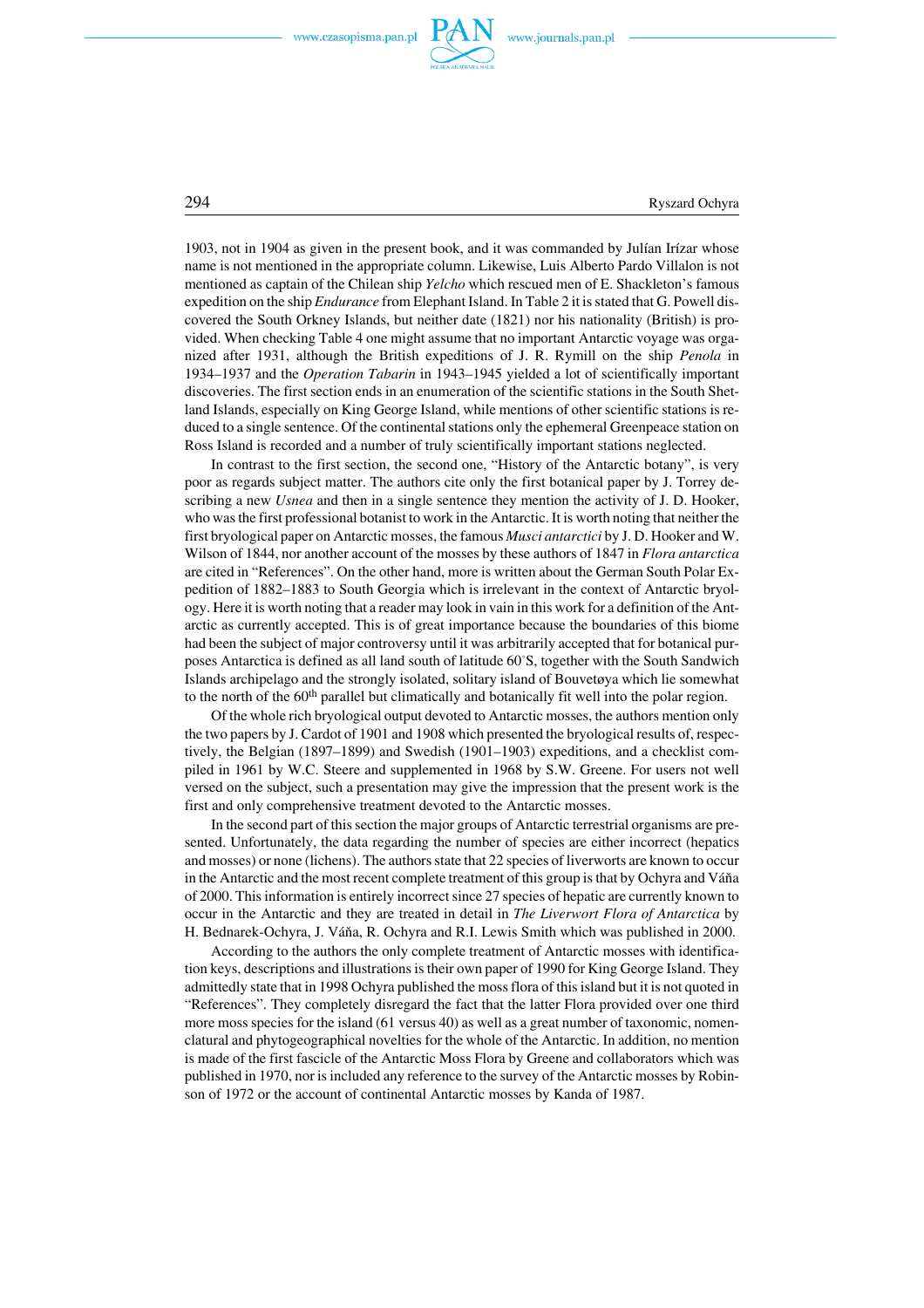

## Book review 295

The third chapter of the book "List of Antarctic Bryophyta" presents moss species reported from the Antarctic. Actually, three separate lists of mosses are presented. The first one (pp. 27–32) is probably intended to be a complete list of Antarctic mosses but lacks any comment to this effect. The second (pp. 33–40) is entitled "Geographic distribution of mosses in the South Shetland Islands and Antarctica and relation to other fitossociological (sic!) areas in the World" and comprises a list of moss species with an indication of their phytogeographical status. Alas, for some species (*e.g.*, *Bryum pseudotriquetrum, Hypnum revolutum* and *Muelleriella crassi− folia*) no information on their distribution is available and for others (*e.g.*, *Bryum dichotomum*, *Ditrichum gemmiferum* and *Encalypta procera*) only information on local distribution is given. In some cases the geographical status is designated quite enigmatically, for instance *Ceratodon antarcticus* and *C. grossiretis* are given to be "widespread". Finally, on pp. 41–42 there is a third list which indicates the distribution of each species on particular islands in "the South Shetland Islands and Antarctic Continent". The major problem is that each of these lists presents a differ− ent number of species in the study area, namely the first 78, the second 77 and the third 83. None of these figures is correct since the real number of moss species in the Antarctic is much higher. In 1998 a critical list of 104 moss species occurring in the Antarctic was published by Ochyra, Bednarek−Ochyra and Lewis Smith (the paper is quoted in "References" but not in the text), but currently this number has increased to 111 (unpublished data). Excluding some officially un− published records in the 1998 list (although they are available in the database on the British Ant− arctic Survey web site), for example *Aloina brevirostris*, *Distichium inclinatum*, *Syntrichia anderssonii* and *Willia austroleucophaea*, the authors for unknown reasons do not list a number of species which are firmly rooted in the Antarctic literature, for example *Campylopus intro− flexus*, *C. spiralis*, *Conostomum pentastichum*, *Isopterygiopsis pulchella*, *Leptobryum pyri− forme*, *Pterygoneurum ovatum* and *Schizymenium pusillum* (reported as *Mielichhoferia austro− georgica*).

"Key to genera of Bryophyta found in Antarctica", presented in the fourth chapter of the book, is certainly incomplete. It lacks a number of genera, for example *Funaria*, *Leptobryum*, *Orthotrichum*, *Plagiothecium*, *Pterygoneurum* and *Sarconeurum*, butsome genera which are not formally dealt with in the book, namely *Notoligotrichum* and *Stegonia*, are included in the key. Although *Polytrichastrum* is notrecognised here as a separate genus, itappears in the key. It is interesting how users will determine *Polytrichum alpinum* if this genus is keyed by "leaf margin entire".

The fifth chapter "Genera and species description of mosses reported from the South Shet− land Islands" is the largest one in the book and presents the taxonomic treatment of the moss taxa reported from this archipelago. Unfortunately, not all species known to occur in this island group are considered, and such species as *Bryoerythrophyllum recurvirostrum*, *Dicranella hookeri*, *Encalypta procera*, *Funaria hygrometrica*, *Grimmia plagiopodia*, *Isopterygiopsis pulchella*, *Leptobryum pyriforme*, *Notoligotrichum trichodon*, *Philonotis gourdonii*, *Sarco− neurum glaciale* and *Schizymenium pusillum*, which are known to occur on various islands in the South Shetlands, are not discussed or even mentioned at all.

The taxonomic treatment provides descriptions of genera and species, although for several genera (*e.g.*, *Ditrichum*, *Hypnum*, *Muelleriella*, *Sanionia* and *Warnstorfia*) the descriptions are missing and only taxonomic discussion is available. The descriptions of some species (e.g., *Holodontium strictum*, *Hypnum revolutum*, *Meesia uliginosa*, *Orthotheciella varia*, *Platydictya jungermannioides* and *Racomitrium sudeticum*) are copied verbatim from Ochyra's (1998) *The Moss Flora of King George Island, Antarctica* and the descriptions of additional numerous spe– cies (e.g., *Anisothecium cardotii*, *Didymodon gelidus*, *Ditrichum hyalinum*, *D. lewis−smithii*, *Grimmia reflexidens*, *Muelleriella crassifolia*, *Schistidium antarctici*, *S. cupulare*, *S. falcatum*, *S. halinae*, *S. rivulare*, *S. steerei* and *S. urnulaceum*) are only slightly modified in wording, usu−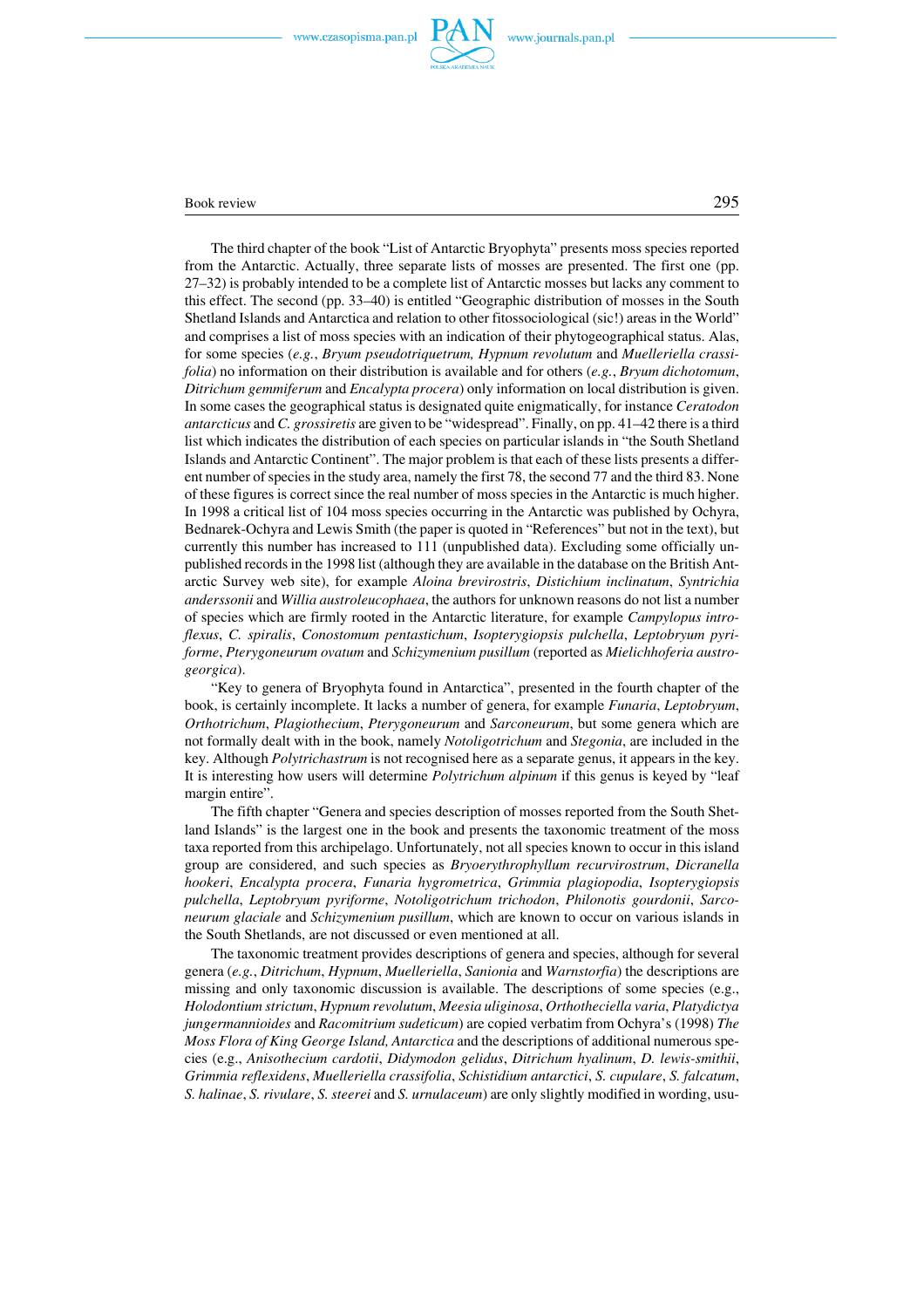



296 Ryszard Ochyra

ally by the simple change of some terms (*e.g.*, "plants" for "shoots"), the deletion of some parts of the descriptions, usually some "weasel words" like "mostly", "rather", and/or making the measurements even. It can be easily proved that in a similar way the authors accommodated de− scriptions of *Polytrichum* species from Greene's (1973) and *Racomitrium pachydictyon* from Bell's (1973) treatments of these taxa for *A Synoptic Flora of South Georgian Mosses*. This is an unprecedented example of plagiarism in the bryological literature. In total, 30 genera belonging to 15 families and 67 species and two varieties are recognised. Two species, *Andreaea acuminata* and *Racomitrium pachydictyon*, are reported as new to the Antarctic. The former is reported from King George Island on the basis of the material collected in 1989 and it is odd why this distinct and easily distinguished species had not been considered by the authors in their work on the island's moss flora of 1990, since most collections cited there were made in 1989.

The only taxonomic and nomenclatural novelty is the reduction of *Sanionia georgicoun− cinata* to a variety of *S. uncinata*. However, the resulting new combination is invalidly pub− lished because the basionym is not cited in full, but, even so, it would be illegitimate because the correct name for this taxon at the varietal level is var. *polare*. It is also worth noting the unique suggestion of transferring *Campylopus* to the Ditrichaceae (p. 82). *Ceratodon antarcticus* and *C. grossiretis* are recognised as distinct species, while *C. purpureus* has notbeen recorded by the authors at all, despite its description being given. Likewise, *Bryum urbanskyi* is here treated as a species in its own right, although the type material from Îles Kerguelen is actually *Bryum dichotomum* and the Antarctic plants so named represent *B. pseudotriquetrum*.

Ecological data are given only for selected species and they are lacking for species of *Brachythecium*, *Syntrichia*, *Bartramia patens*, *Bryum amblyodon*, *B. argenteum*, *B. pseudo− triquetrum, Muelleriella crassifolia* and *Racomitrium sudeticum*. Only about 150 examined specimens are cited and nowhere is it stated that these could be selected ones. Thus, it is not a particularly impressive basis for a flora of such a large area as Antarctica or even the South Shet− land Islands themselves.

Comparison of the distributional data in the systematic part based on the specimens studied with those presented in the list on pp. 33–40 and in Table 8 on pp. 41–42 exhibits great discrepan− cies with regard to the distribution of the species concerned on particular islands in the South Shetlands and this brings their reliability into question. It is sufficient here to provide some exam− ples. *Platydictya jungermannioides*, *Racomitrium sudeticum*, *Schistidium halinae*, *S. occultum* and *S. steerei* are recorded **only** from King George Island in Table 8, whereas in the systematic part they are all cited **only** from Rip Pointon Nelson Island. *Schistidium cupulare* is cited as oc− curring only on King George Island on p. 37, then it is recorded from King George Island and Livingston Island in Table 8, but on p. 98 only the specimen from Nelson Island is quoted. *Bryum dichotomum* is recorded from Deception Island in the lists on pp. 28 and 34, from Elephant Island, King George Island and Deception Island in Table 8, whereas in the taxonomic treatment on p. 72 only two specimens from King George Island are cited. *Orthotrichum rupestre* is indicated to oc− cur only on the Antarctic Continent (Antarctic Peninsula) on pp. 40 and 105, whereas in Table 8 it is recorded from Eadie Island and Aspland Island in the South Shetlands. *Ditrichum hyalinum* is recorded from King George Island in Table 8 and only from Deception Island in the text on p. 90. *Dicranoweisia crispula* is recorded from Nelson Island on p. 119 but according to Table 8 it also occurs on King George Island, Livingston Island and Deception Island. The most enigmatic in− consistency is the report of *Racomitrium pachydictyon*, which is cited from Nelson Island on p. 94 but is absent from the list of species on pp. 36–37 and from Table 8. Interestingly, in this table *R. ptychophyllum* is recorded from King George Island, but then this species is nowhere mentioned in the text. It is hard to imagine it could be a simple misprint!

From checking the specimens examined by the authors it has become evident that Rip Point on the north coast of Nelson Island, opposite the Fildes Peninsula on King George Island, has an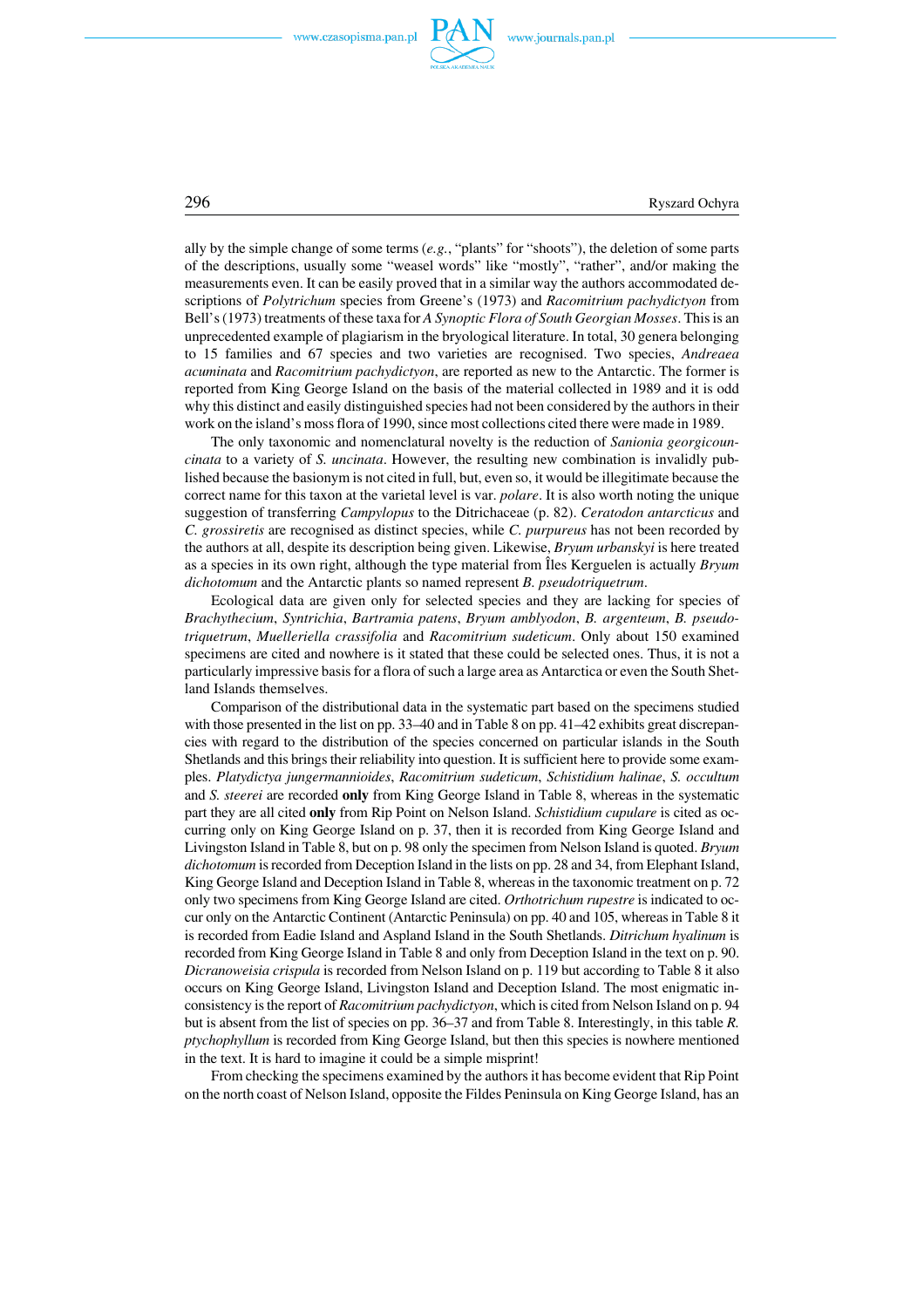

## Book review 297

exceptional concentration of the Antarctic moss rarities. The authors report from this small area no fewer than a dozen of the rarest Antarctic moss species including *Bryum orbiculatifolium*, *Conostomum magellanicum*, *Orthotheciella varia*, *Racomitrium pachydictyon*, *R. sudeticum*, *Schistidium amblyophyllum*, *S. cupulare*, *S. halinae*, *S. occultum and S. steerei*. This area was explored bryologically by D.C. Lindsay, a good English lichenologist and effective collector, who found there only about a dozen quite ubiquitous moss species.

Some 60 species are illustrated with line drawings assembled in 36 plates. They are without exception very crude and certainly not useful for determination. The illustrations of some details appear to be inaccurate and incorrect. For example, cross−sections of the costa of *Ceratodon grossiretis* and *C. antarcticus* indicate a large central stereid band and large epidermal cells on both the ventral and dorsal sides of the costa. This costa structure is rather typical for *Bryum*, not *Ceratodon* in which there is a distinct median row of large guide cells separating dorsal and ven− tral stereid bands, the latter being sometimes greatly reduced to lacking. The habit of some spe− cies is also illustrated with colour photographs but these are mostly not of good quality. One of them presents *Polytrichum piliferum* in fine fruiting condition which is curious because on p. 108 the authors state that this species was "not found fertile by us". The species is indeed almost always sterile in the Antarctic and so far, of 90 specimens studied in various world herbaria, only a single population from Cierva Point on the Danco Coast has a few, mostly aborted, cap− sules. Those presented in the picture in this book appear to be well−developed. Alas, the authors do not indicate where they took this photograph.

In the last three sections of the book a short glossary of the most important terms used in the text, an index of species names and references are presented. The set of references is quite curi− ous as well because it consists of about 225 items, about 90 of which (40%) are not cited in the text. On the other hand, there are a dozen or so publications quoted in the text which are absent from "References". Some of them are very important, for example the treatment of the Musci by W. Wilson and J. D. Hooker (junior) of 1847 in *Flora antarctica*. Another famous paper of these authors of 1844 entitled *Musci antarctici*, which is the first account of Antarctic mosses, is not cited at all. It was probably mistaken by the authors for a paper by W. J. Hooker (senior) and W. Wilson which had also been published in 1844 but dealt with ... Brazilian mosses. The authors have copied verbatim from the aforementioned *The Moss Flora of King George Island, Antarctica*, all publications by Ochyra, including those in various co−authorships, from 1984b to 1999b, and retained the same literal designations for different works published in the same year despite the fact that many of them had not been quoted in the text. Nor have bibliographic data been supplemented for papers which are indicated to be "in press" in the book and which were published early in 1999. One paper on *Bryum dichotomum* in the Antarctic is cited twice; first, it is ascribed to H. Ochi alone and indicated as published in 1985 and, next, it is ascribed to H. Ochi and R. Ochyra and shown to have been published in 1986. Some items are cited in very cu− rious ways, for instance "DRYG, 1906. Dutsch. **Südpolar Exped**. 8: 98". This certainly refers to the paper by V. F. Brotherus of 1906 in which he presented the bryological results of the Ger− man South Polar Expedition of 1901–1903 under the command of Erich D. von Drygalski.

All the aforementioned errors, shortcomings and failures of the book are only illustrative but they should suffice to show the low scientific standard of this publication. It is a very ob− scure treatment which not only does not provide any new and/or original information on Antarc− tic mosses, but fails to consider or simply distorts many data existing in the literature. It is an ex− ceptional example of a lack of scientific solidity and competence which is very misleading and confusing for any would−be users who are not closely familiar with austral polar mosses. In fact publications of this sort may well do more harm than good.